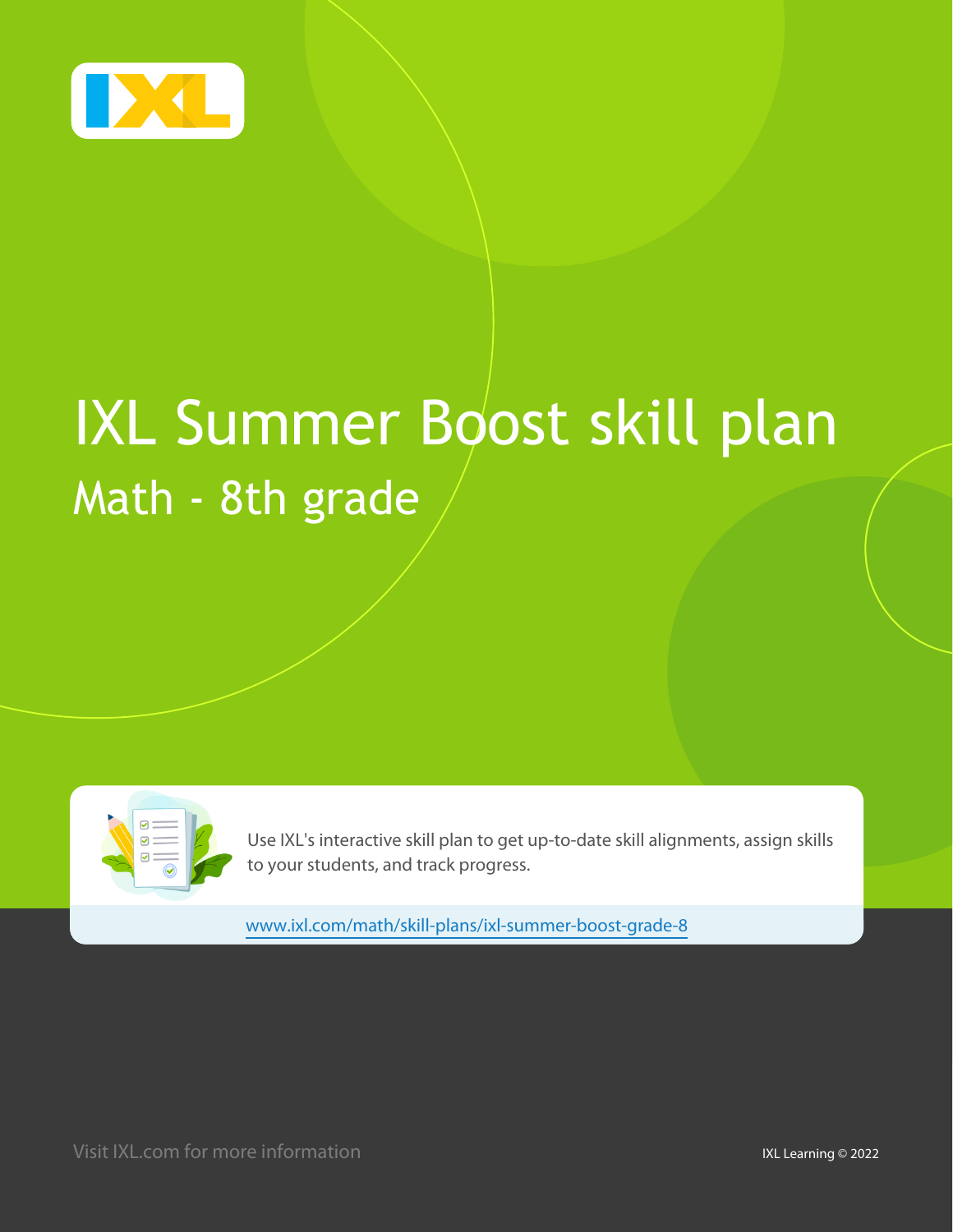

#### **Days 1-5**

| <b>Day</b> | <b>IXL skills</b>                                                   |
|------------|---------------------------------------------------------------------|
| Day 1      | Convert between decimals and fractions or mixed<br>numbers 8XE      |
| Day 2      | Identify proportional relationships from tables 6V7                 |
| Day 3      | Multiply using the distributive property NUY                        |
| Day 4      | Area of compound figures with triangles MRG                         |
| Day 5      | Add and subtract positive and negative fractions<br>SD <sub>2</sub> |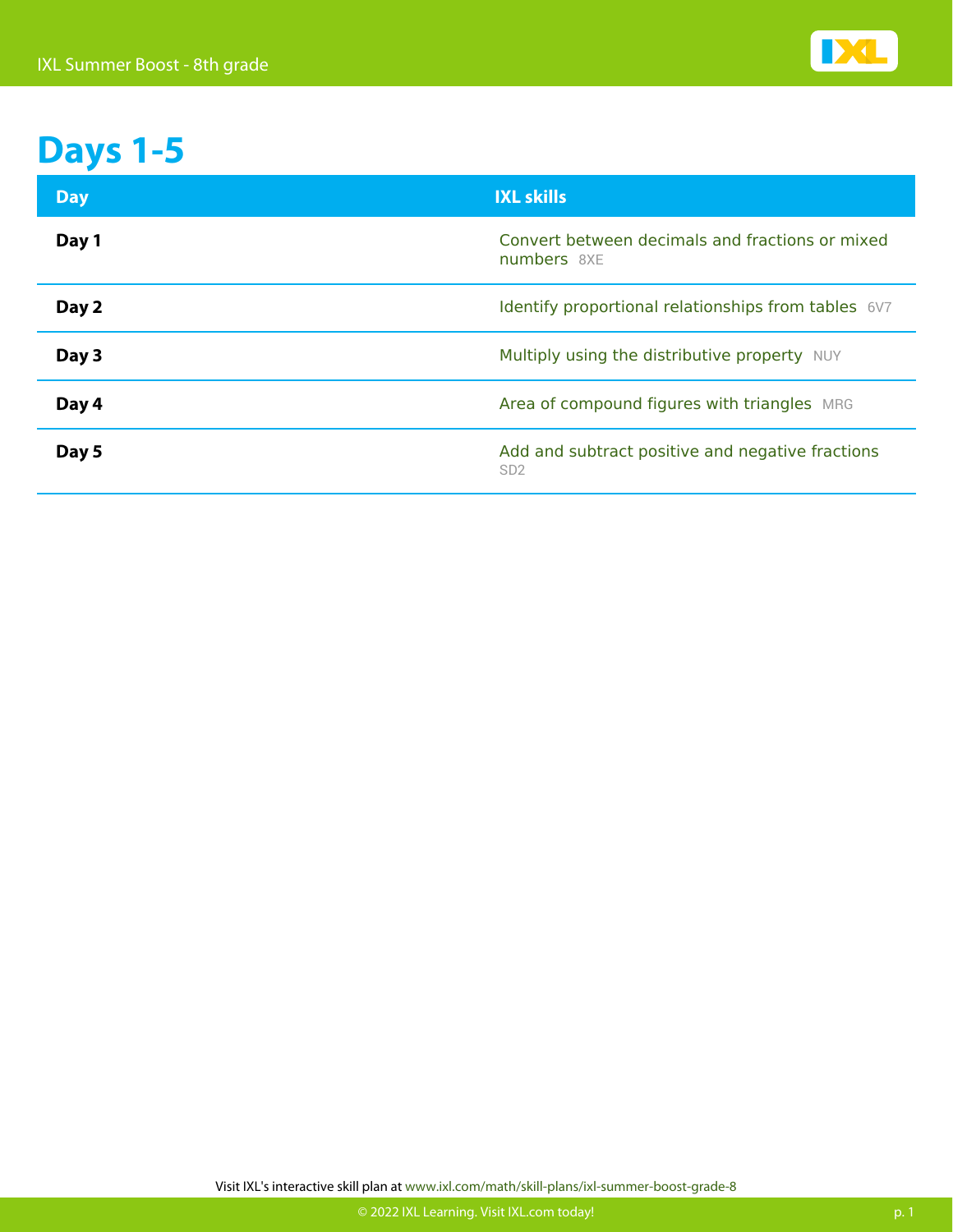

# **Days 6-10**

| <b>Day</b> | <b>IXL skills</b>                                                   |
|------------|---------------------------------------------------------------------|
| Day 6      | Complete multiplication and division equations with<br>integers K94 |
| Day 7      | Write and solve equations for proportional<br>relationships VKK     |
| Day 8      | Add and subtract linear expressions 6BT                             |
| Day 9      | Circles: word problems P56                                          |
| Day 10     | Solve two-step equations QEB                                        |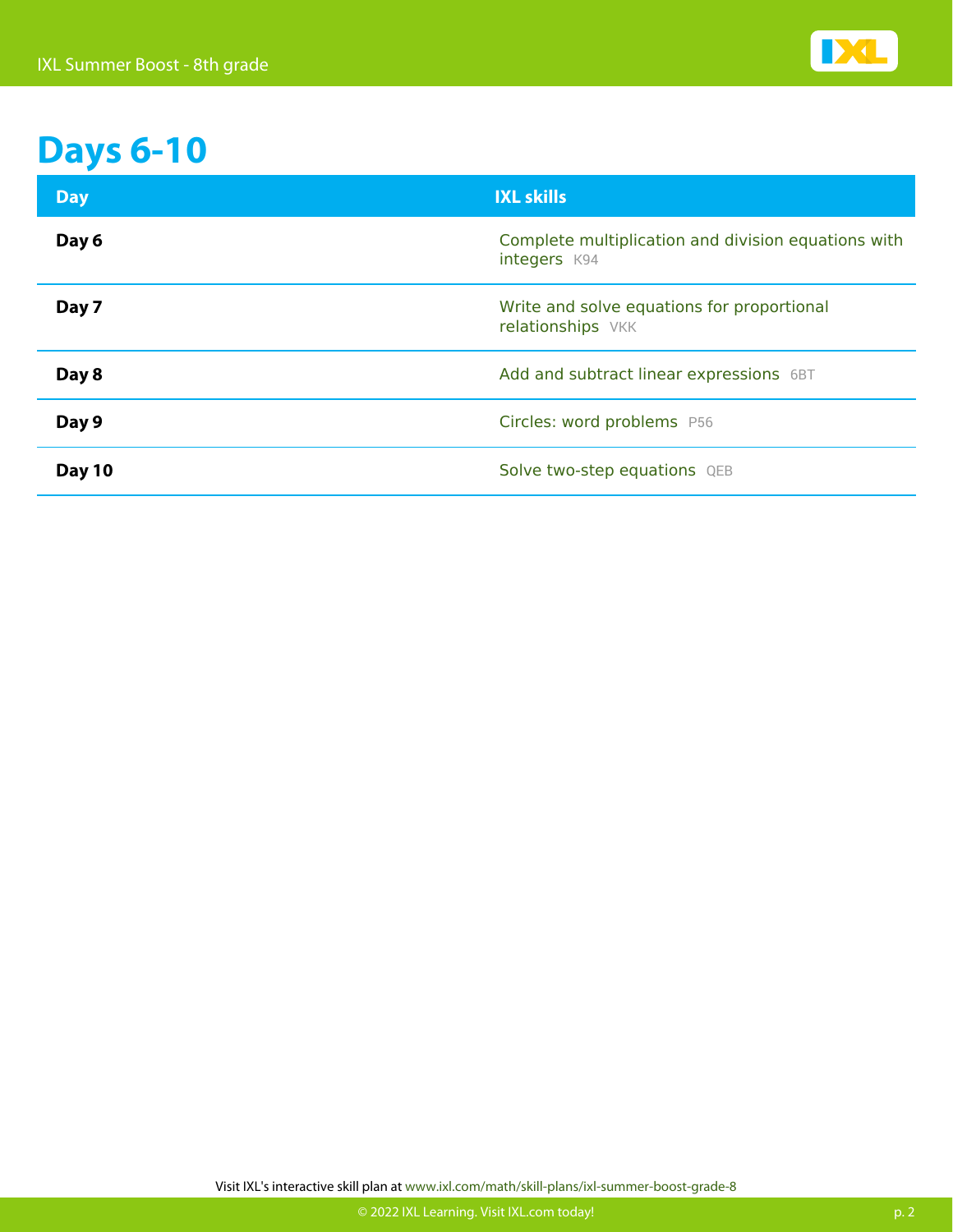

### **Days 11-15**

| <b>Day</b>    | <b>IXL skills</b>                                                                   |
|---------------|-------------------------------------------------------------------------------------|
| <b>Day 11</b> | Evaluate numerical expressions involving<br>integers 7YN                            |
| <b>Day 12</b> | Complete a table for a two-variable relationship<br>2LU                             |
| <b>Day 13</b> | Factors of linear expressions J9G                                                   |
| Day 14        | Find measures of complementary, supplementary,<br>vertical, and adjacent angles CST |
| <b>Day 15</b> | Interpret charts and graphs to find mean, median,<br>mode, and range CYK            |